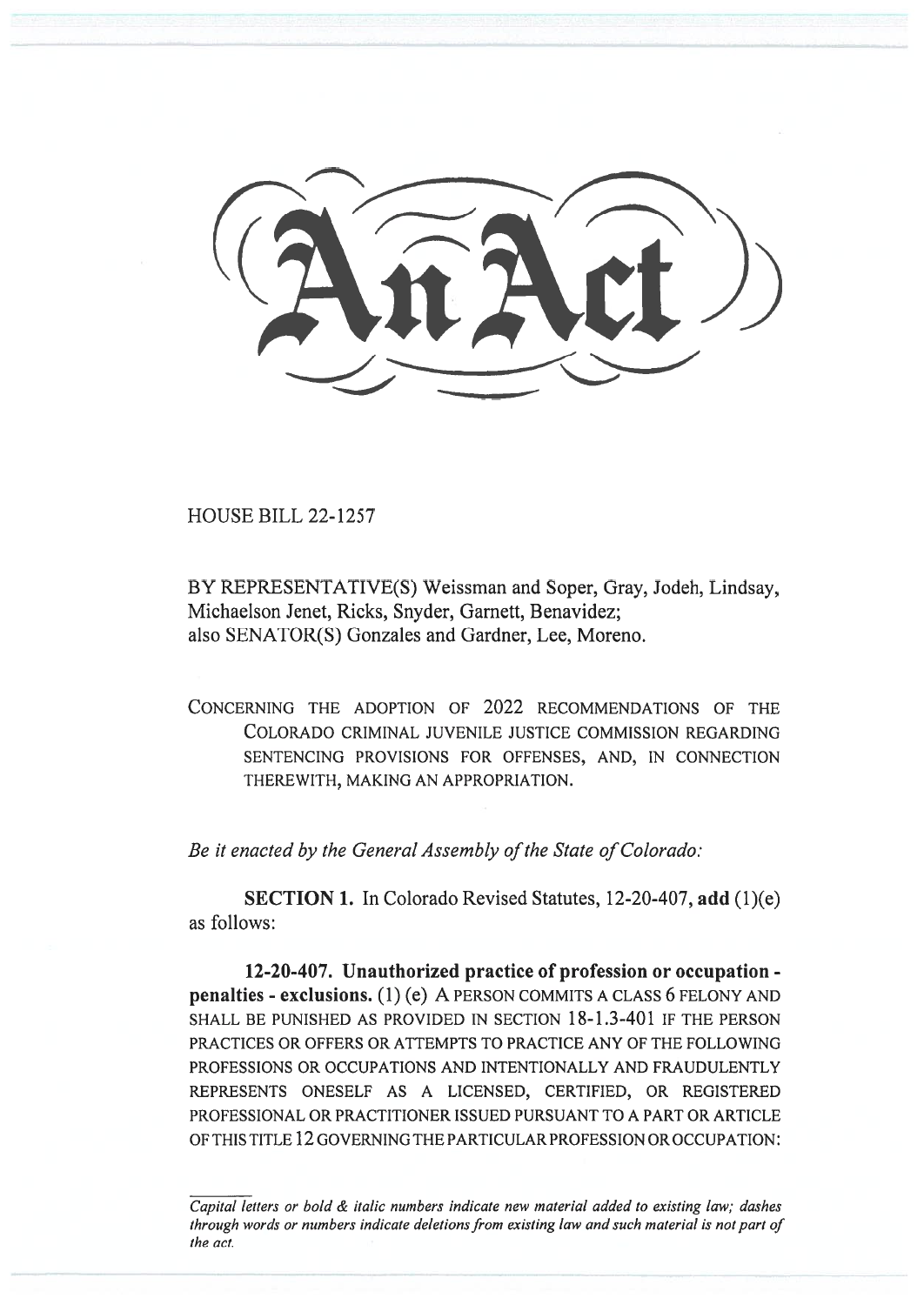(I) PROFESSIONAL ENGINEERING, AS REGULATED PURSUANT TO ARTICLE 120 OF THIS TITLE 12;

(II) ARCHITECTURE, AS REGULATED PURSUANT TO ARTICLE 120 OF THIS TITLE 12;

(III) AUDIOLOGY, AS REGULATED PURSUANT TO ARTICLE 210 OF THIS TITLE 12;

(IV) DENTISTRY, AS REGULATED PURSUANT TO ARTICLE 220 OF THIS TITLE 12;

(V) DIRECT-ENTRY MIDWIFERY, AS REGULATED PURSUANT TO ARTICLE 225 OF THIS TITLE 12;

(VI) MEDICINE, PRACTICE AS A PHYSICIAN ASSISTANT, OR PRACTICE AS AN ANESTHESIOLOGIST ASSISTANT, AS REGULATED PURSUANT TO ARTICLE 240 OF THIS TITLE 12;

(VII) PROFESSIONAL NURSING, AS REGULATED PURSUANT TO ARTICLE 255 OF THIS TITLE 12;

(VIII) NURSING HOME ADMINISTRATION, AS REGULATED PURSUANT TO ARTICLE 265 OF THIS TITLE 12;

(IX) OPTOMETRY, AS REGULATED PURSUANT TO ARTICLE 275 OF THIS TITLE 12;

(X) PHARMACY OR AS A PHARMACY TECHNICIAN, AS REGULATED PURSUANT TO ARTICLE 280 OF THIS TITLE 12; OR

(XI) RESPIRATORY THERAPY, AS REGULATED PURSUANT TO ARTICLE 300 OF THIS TITLE 12.

SECTION 2. In Colorado Revised Statutes, add 16-11-201.5 as follows:

16-11-201.5. Purposes of probation. (1) THE PURPOSES OF THIS ARTICLE 11 WITH RESPECT TO PROBATION ARE:

PAGE 2-HOUSE BILL 22-1257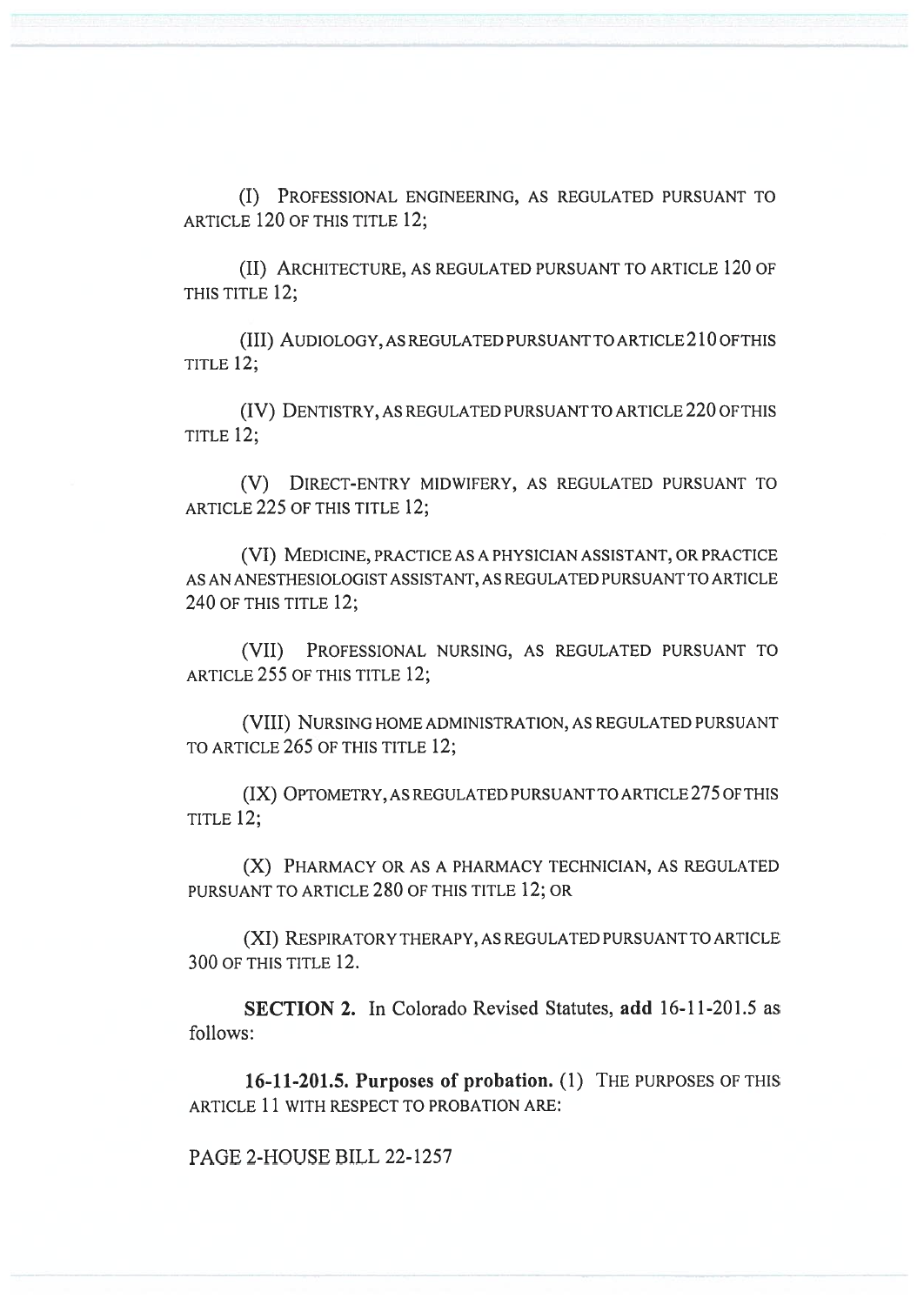(a) To SERVE AS A SENTENCING OPTION AND A RESPONSE TO CRIME IN ORDER TO MODERATE AND DETER FUTURE CRIMINAL BEHAVIOR AND VICTIMIZATION;

(b) To SUPPORT PERSONS IN BEHAVIOR CHANGE THROUGH THE COORDINATION AND PROVISION OF EFFECTIVE AND INDIVIDUALIZED SERVICES THAT MAY INCLUDE, BUT ARE NOT LIMITED TO, EDUCATIONAL, THERAPEUTIC, RESTORATIVE, AND SKILL-BUILDING SERVICES;

(c) To HOLD PERSONS ACCOUNTABLE FOR THEIR BEHAVIOR THROUGH SUPERVISION AND INTERVENTIONS THAT PROMOTE REPARATION OF HARM TO THE COMMUNITY AND VICTIMS, WHICH REPARATION INCLUDES, BUT IS NOT LIMITED TO, RESTITUTION TO VICTIMS;

(d) To SERVE AS A COST-EFFECTIVE OPTION FOR PERSONS APPROPRIATE FOR COMMUNITY SUPERVISION; AND

(e) To HONOR THE STATUTORY AND CONSTITUTIONAL RIGHTS OF VICTIMS OF CRIME.

SECTION 3. In Colorado Revised Statutes, 16-11-205, amend (1),  $(2)$ , and  $(5)$ ; and  $add (6.5)$  as follows:

16-11-205. Arrest of probationer - revocation. (1) A probation officer may arrest any probationer when:

(a) He THE OFFICER has a warrant commanding that the probationer be arrested; or

(b) He THE OFFICER has probable cause to believe that a warrant for the probationer's arrest has been issued in this state or another state for any criminal offense or for violation of the conditions of probation; or

(c) Any offense under PURSUANT TO the laws of this state THAT IS STATUTORILY ELIGIBLE FOR ARREST has been or is being committed by the probationer in his presence; or

(d) He—has—probable—cause—to—believe—that—a—crime—has—been committed and the probationer has committed such crime; or

PAGE 3-HOUSE BILL 22-1257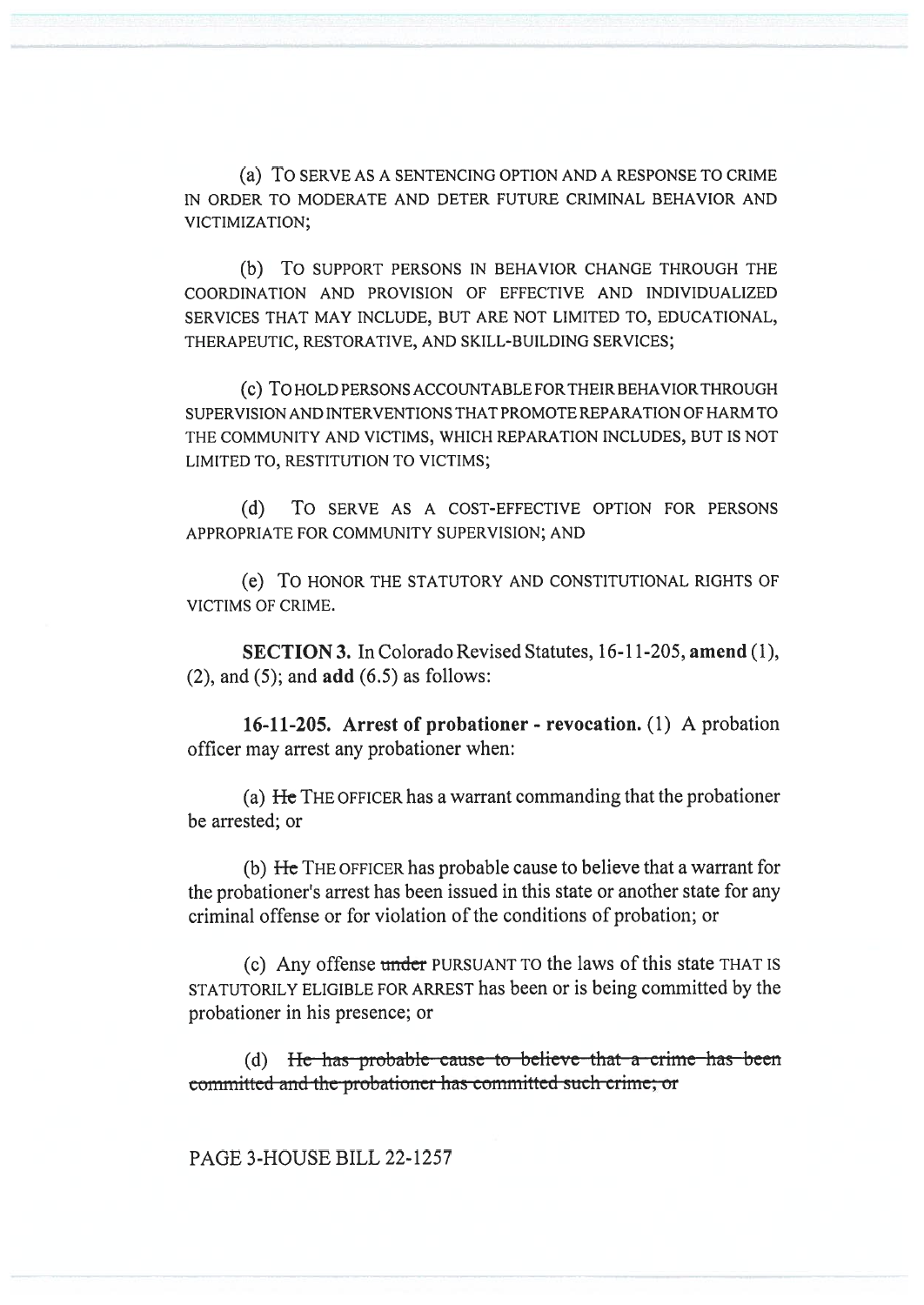(e) He THE OFFICER has probable cause to believe that the conditions of probation have been violated and probable cause to believe that the probationer is leaving or about to leave the state, or that the probationer will fail or refuse to appear before the court to answer charges of violation of the conditions of probation, or that the arrest of the probationer is necessary to prevent physical-harm to the probationer PROTECT THE SAFETY OF THE COMMUNITY or another person or PREVENT the commission of a crime. or

(f) The probationer, who is on probation as a result of a conviction of any felony except a class 1 felony, has been tested for the illegal or unauthorized-use-of-a-controlled-substance-and-the-result-of-such-test-is positive:.

(2) If a probation officer has reason to believe that the conditions of probation-have-been-violated-by any probationer, he may UNLESS ANY CIRCUMSTANCES AS PROVIDED IN SUBSECTION (1) OR (6.5) OF THIS SECTION EXIST, WHEN A PROBATION OFFICER HAS REASON TO BELIEVE THAT THE PROBATIONER VIOLATED CONDITIONS OF PROBATION AND THAT A PETITION FOR REVOCATION IS NECESSARY AND APPROPRIATE SUBJECT TO SECTION 16-11-215, THE PROBATION OFFICER SHALL issue a summons requiring the probationer to appear before the court at a specified time and place to answer charges of violation of the conditions of probation. The summons, unless accompanied by a copy of a complaint, shall contain a brief statement of the violation and the date and place thereof. Failure of the probationer to appear before the court as required by the summons shall be deemed a violation of the conditions of probation.

(5) A complaint alleging the violation of a condition of probation may be filed either by the probation officer pursuant to subsection (4) of this section or by the district attorney. Such complaint shall MUST contain the name of the probationer, shall MUST identify the violation charged and the condition of probation alleged to have been violated, including the date and approximate location thereof, MUST INCLUDE A SUMMARY OF THE VIOLATION BEHAVIOR HISTORY AND ANY BEHAVIORAL RESPONSES APPLIED CONSISTENT WITH THE STRUCTURED AND INDIVIDUALIZED BEHAVIORAL RESPONSES DEVELOPED PURSUANT TO SECTION 16-11-215 and shall MUST be signed by the probation officer or the district attorney. A copy thereof shall MUST be given to the probationer a reasonable length of time before he THE PROBATIONER appears before the court.

## PAGE 4-HOUSE BILL 22-1257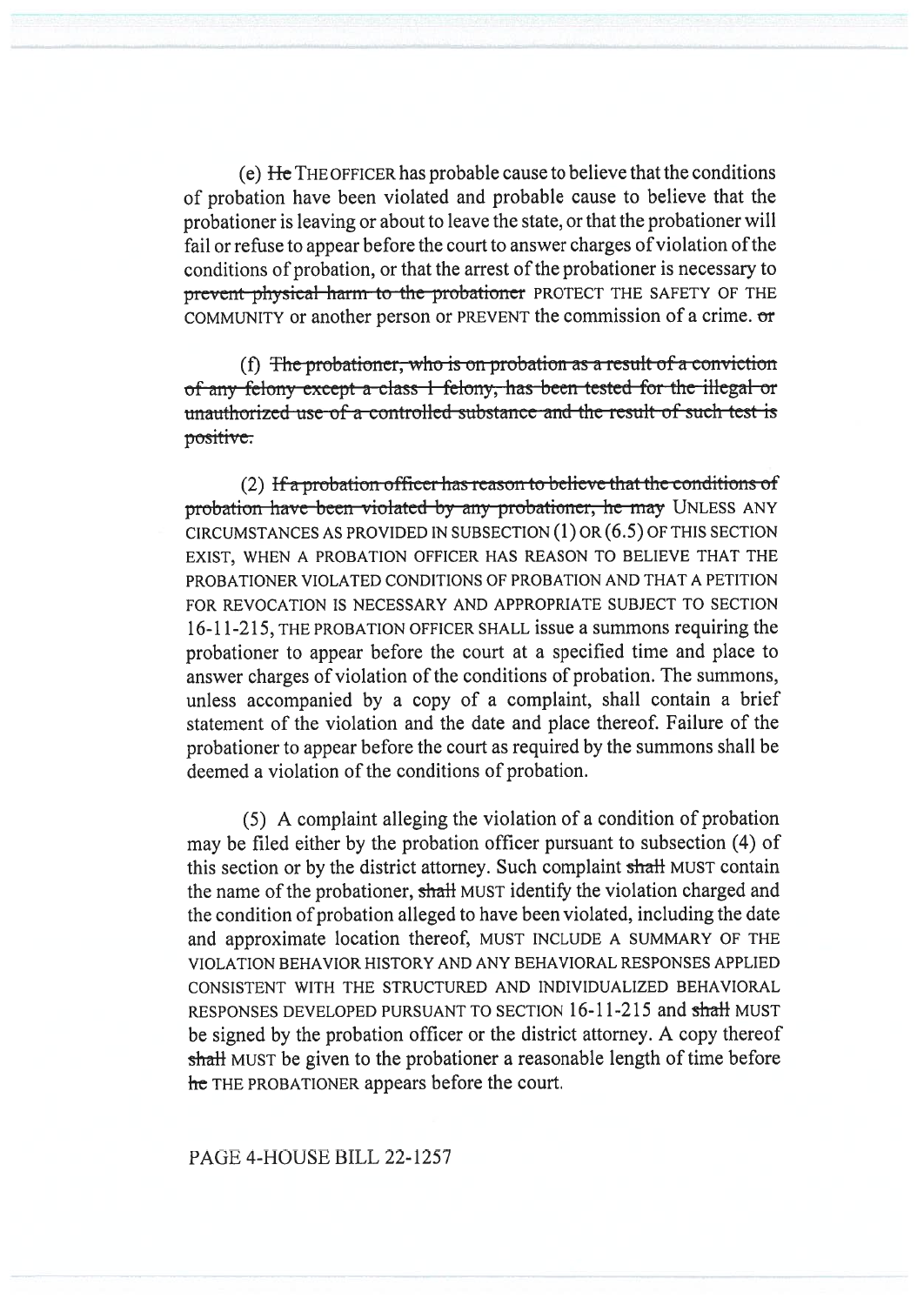(6.5) UNLESS THERE IS REASON TO BELIEVE THAT A PROBATIONER WOULD NOT APPEAR, WOULD INTERFERE WITH THE CRIMINAL JUSTICE PROCESS, OR POSES SUBSTANTIAL RISK OF SERIOUS HARM TO OTHERS, A PROBATION OFFICER SHALL ISSUE A SUMMONS RATHER THAN REQUEST A WARRANT WHEN FILING A PETITION FOR REVOCATION.

**SECTION 4.** In Colorado Revised Statutes, 16-11-209, repeal (2) and (3) as follows:

16-11-209. Duties of probation officers. (2) Any probationer, on probation as a result of a conviction, who is under the supervision of a probation officer pursuant to this part 2 and who is initially tested for the illegal or unauthorized use of a controlled substance and the result of such test is positive shall be subject to any or all of the following actions:

(a) An immediate warrantless arrest;

(b) An immediate increase in the level of supervision;

(c) Random screenings for the detection of the illegal or unauthorized use of a controlled substance, which use may serve as the basis for additional punishment or any other community placement;

(d) Referral to a substance use disorder treatment program.

(3) If any probationer described in subsection  $(2)$  of this section is subjected to a second or subsequent test for the illegal or unauthorized use of a controlled substance and the result of such test is positive, the probation officer shall take one or more of the following actions:

(a) Make an immediate warrantless arrest;

(b) Seek a probation revocation in accordance with sections  $16 - 11 - 205$  and  $16 - 11 - 206$ ;

(c) Immediately increase the level of supervision;

(d) Increase the number of drug screenings for the illegal or unauthorized use of controlled substances:

PAGE 5-HOUSE BILL 22-1257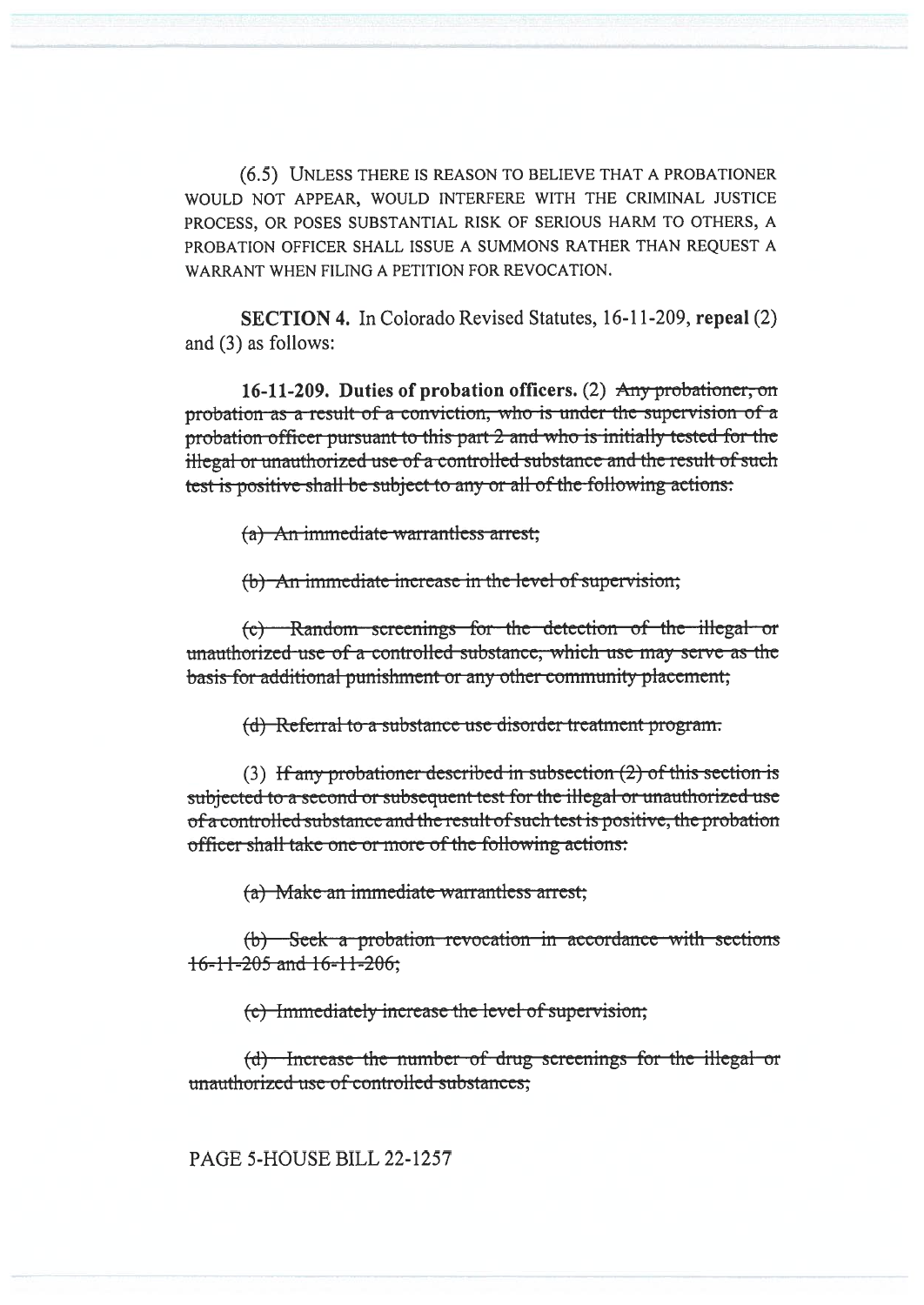$\epsilon$ ) Refer the probationer to a substance use disorder treatment program.

SECTION 5. In Colorado Revised Statutes, add 16-11-215 as follows:

16-11-215. Structured and individualized behavioral responses - repeal. (1) BEFORE JULY 1, 2023, THE STATE COURT ADMINISTRATOR SHALL DEVELOP A SYSTEM OF STRUCTURED AND INDIVIDUALIZED BEHAVIORAL RESPONSES, INCLUDING INCENTIVES AND SANCTIONS, TO GUIDE PROBATION OFFICERS IN DETERMINING HOW BEST TO MOTIVATE POSITIVE BEHAVIOR CHANGE AND THE APPROPRIATE RESPONSE TO A VIOLATION OF TERMS AND CONDITIONS OF PROBATION.

(2) A SYSTEM OF STRUCTURED AND INDIVIDUALIZED RESPONSES MUST INCLUDE AN ACCOUNTABILITY-BASED SERIES OF BEHAVIORAL RESPONSES, INTERMEDIATE SANCTIONS, INCENTIVES, AND SERVICES DESIGNED TO RESPOND TO A PROBATIONER'S VIOLATION OF PROBATION QUICKLY, FAIRLY, CONSISTENTLY, AND PROPORTIONALLY. THE SYSTEM OF STRUCTURED AND INDIVIDUALIZED RESPONSES MUST ALSO BE DESIGNED TO MOTIVATE POSITIVE BEHAVIOR CHANGE, SUCCESSFUL COMPLETION OF PROBATION, AND A PROBATIONER'S INDIVIDUAL BEHAVIORAL OR TREATMENT GOALS.

(3) PROBATION DEPARTMENTS SHALL USE THE SYSTEM OF STRUCTURED AND INDIVIDUALIZED BEHAVIORAL RESPONSES DEVELOPED PURSUANT TO THIS SUBSECTION (3) OR DEVELOP AND USE AN EQUIVALENT AND LOCALLY DEVELOPED SYSTEM THAT IS ALIGNED TO BEST PRACTICES.

(4) (a) THE STATE COURT ADMINISTRATOR SHALL REPORT ON THE SYSTEM OF STRUCTURED AND INDIVIDUALIZED RESPONSES DEVELOPED PURSUANT TO THIS SECTION DURING THE JUDICIAL DEPARTMENT'S ANNUAL PRESENTATION HELD PURSUANT TO SECTION 2-7-203 DURING THE 2024 LEGISLATIVE SESSION.

(b) THIS SUBSECTION (4) IS REPEALED, EFFECTIVE JULY 1, 2024.

SECTION 6. In Colorado Revised Statutes, amend 16-11.5-101 as follows:

PAGE 6-HOUSE BILL 22-1257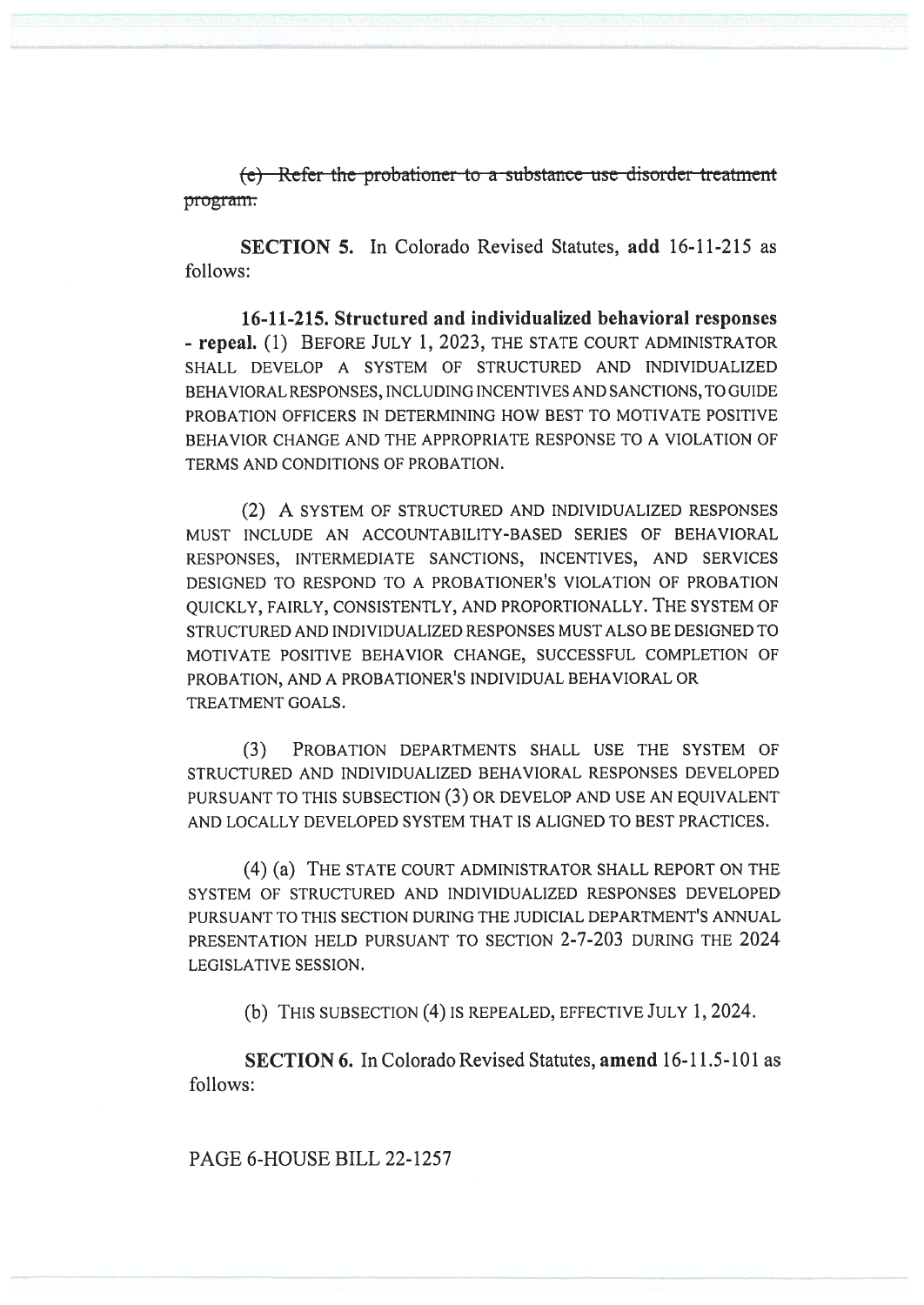16-11.5-101. Legislative declaration. The general assembly hereby declares that substance abuse, specifically the abuse of alcohol and controlled substances, is a major problem in the criminal justice system of the state of Colorado and in the entire nation. Substance abuse is a significant factor in the commission of crimes, and it is a significant factor in impeding the rehabilitation of persons convicted of crimes which results in an increased rate of recidivism. Therefore, the general assembly hereby resolves to curtail the disastrous effects of substance abuse in the criminal justice system by providing for consistency in the response to substance abuse throughout the criminal justice system and to improve and standardize substance abuse treatment for offenders PEOPLE at each stage of the criminal justice system and to provide punitive measures A RANGE OF INDIVIDUALIZED BEHAVIORAL RESPONSES for offenders who refuse to cooperate with and PEOPLE WHO DO NOT respond SUCCESSFULLY to substance abuse treatment while such offenders THE PEOPLE are involved with the criminal justice system.

SECTION 7. In Colorado Revised Statutes, 16-11.5-105, amend (2) and (3) as follows:

16-11.5-105. Departments shall develop testing programs and behavioral response systems. (2) Any offender who tests positive for the use of alcohol or controlled substances subsequent to the initial test required by section 18-1.3-209  $C.R.S.,$  shall be subjected to a punitive-sanction SYSTEM OF STRUCTURED AND INDIVIDUALIZED BEHAVIORAL RESPONSES. The judicial department, the department of corrections, the state board of parole, and the division of criminal justice of the department of public safety shall cooperate to develop and make public a range of punitive-sanctions STRUCTURED AND INDIVIDUALIZED BEHAVIORAL RESPONSES for those offenders PEOPLE under the jurisdiction of each agency which THAT are appropriate to the offenders PEOPLE supervised by each particular agency. Such punitive sanctions shall be formulated in such a way as to promote fairness and consistency in the treatment of offenders and may include, but shall not bc limited to, incrcascs in the level of an offender's supervision, increases in the use of electronic monitoring of an offender, loss of earned time granted pursuant to section 17-22.5-405, C.R.S., and referral of the offender to the court or the state-board of parole for resentencing or revocation of probation or parole: A SYSTEM OF STRUCTURED AND INDIVIDUALIZED BEHAVIORAL RESPONSES MUST INCLUDE AN ACCOUNTABILITY-BASED SERIES OF BEHAVIORAL RESPONSES, SANCTIONS,

PAGE 7-HOUSE BILL 22-1257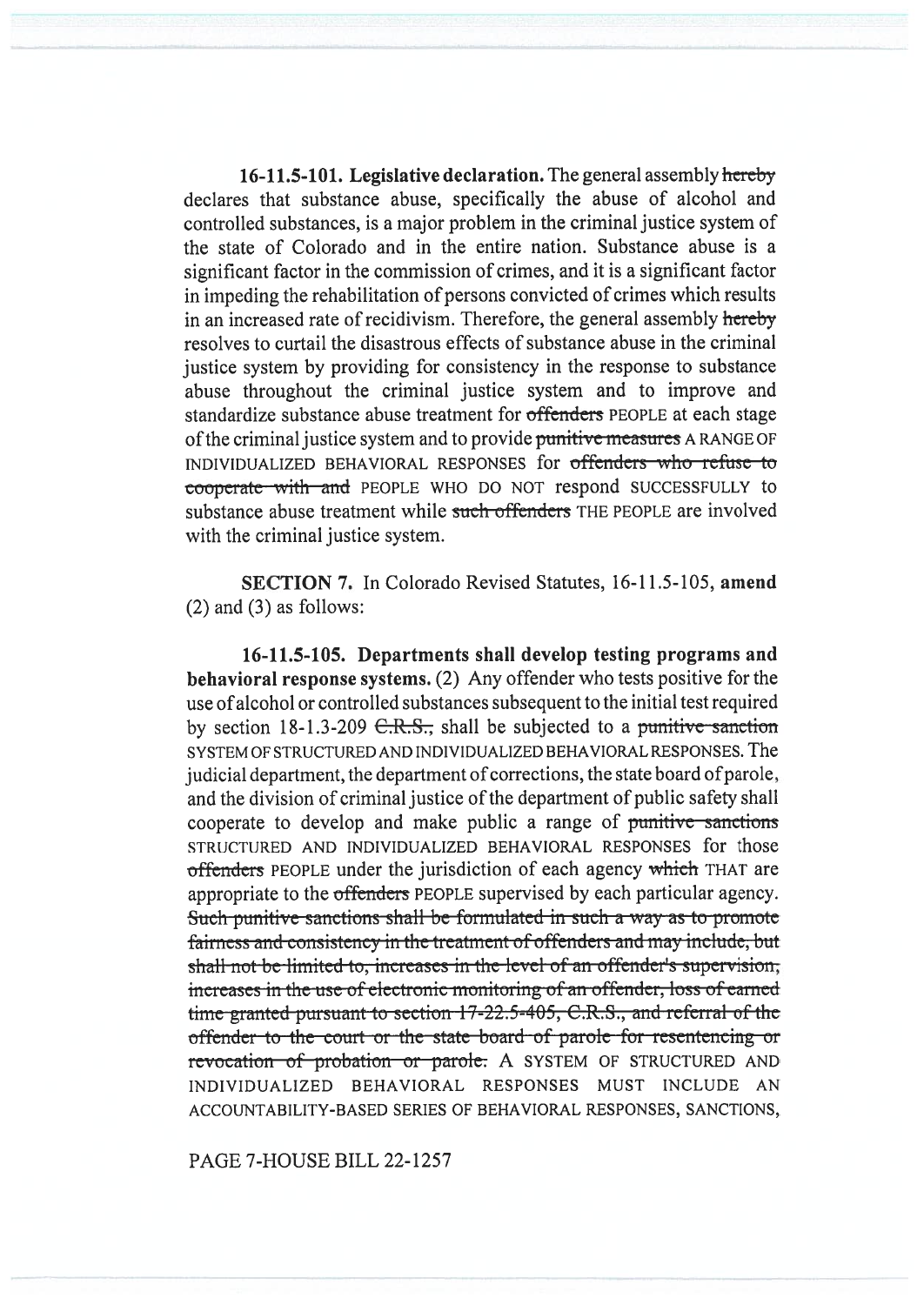INCENTIVES, AND SERVICES DESIGNED TO RESPOND TO AN OFFENDER'S VIOLATION BEHAVIOR QUICKLY, FAIRLY, CONSISTENTLY, AND PROPORTIONALLY. THE SYSTEM MUST ALSO BE DESIGNED TO MOTIVATE POSITIVE BEHAVIOR CHANGE, SUCCESSFUL COMPLETION OF SUPERVISION, AND AN OFFENDER'S INDIVIDUALIZED TREATMENT OR BEHAVIOR CHANGE GOALS USING RESEARCH-INFORMED STRATEGIES DESIGNED TO REDUCE THE LIKELIHOOD OF CONTINUED INVOLVEMENT WITH THE CRIMINAL JUSTICE SYSTEM. It is the intent of the general assembly that any offender's test which THAT is positive for the use of controlled substances or alcohol shall result in an intensified level of testing, treatment, supervision, or other sanctions designed to control abuse of substances for such offender IS ADDRESSED WITH A RANGE OF BEHAVIORAL RESPONSES PRIOR TO CONSIDERATION FOR REVOCATION OR RESENTENCING BY THE COURT OR PRIOR TO CONSIDERATION OF REVOCATION BY THE STATE BOARD OF PAROLE.

(3) The judicial department, the department of corrections, the state board of parole, and the division of criminal justice of the department of public safety shall cooperate to develop AND IMPLEMENT a range of incentives for offenders under the jurisdiction of each particular agency to discontinue abuse of MOTIVATE RECOVERY FROM A SUBSTANCE USE DISORDER AND ABSTINENCE FROM HARMFUL USE OF alcohol or controlled substances.

SECTION 8. In Colorado Revised Statutes, 17-2-103, amend  $(1.5)(d)$ ,  $(1.5)(e)$ , and  $(1.5)(f)$  as follows:

17-2-103. Arrest of parolee - revocation proceedings. (1.5) (d) If a parolee has a technical violation, the parolee's community parole officer, with the approval of the director of the division of adult parole or the director's designee, may impose a brief term of confinement, in the county jail, not to exceed fourteen consecutive days, as an intermediate sanction.

(e) A parolee's community parole officer must notify the parolee when a brief term of incarceration in jail CONFINEMENT may be imposed as an intermediate sanction against the parolee.

(f) CONFINEMENT AS AN INTERMEDIATE SANCTION MAY BE PROVIDED IN ANY FACILITY OPERATED OR APPROVED BY THE DEPARTMENT OF CORRECTIONS OR IN A COUNTY JAIL. The division of adult parole is responsible for reimbursing county jails for beds used as an intermediate

PAGE 8-HOUSE BILL 22-1257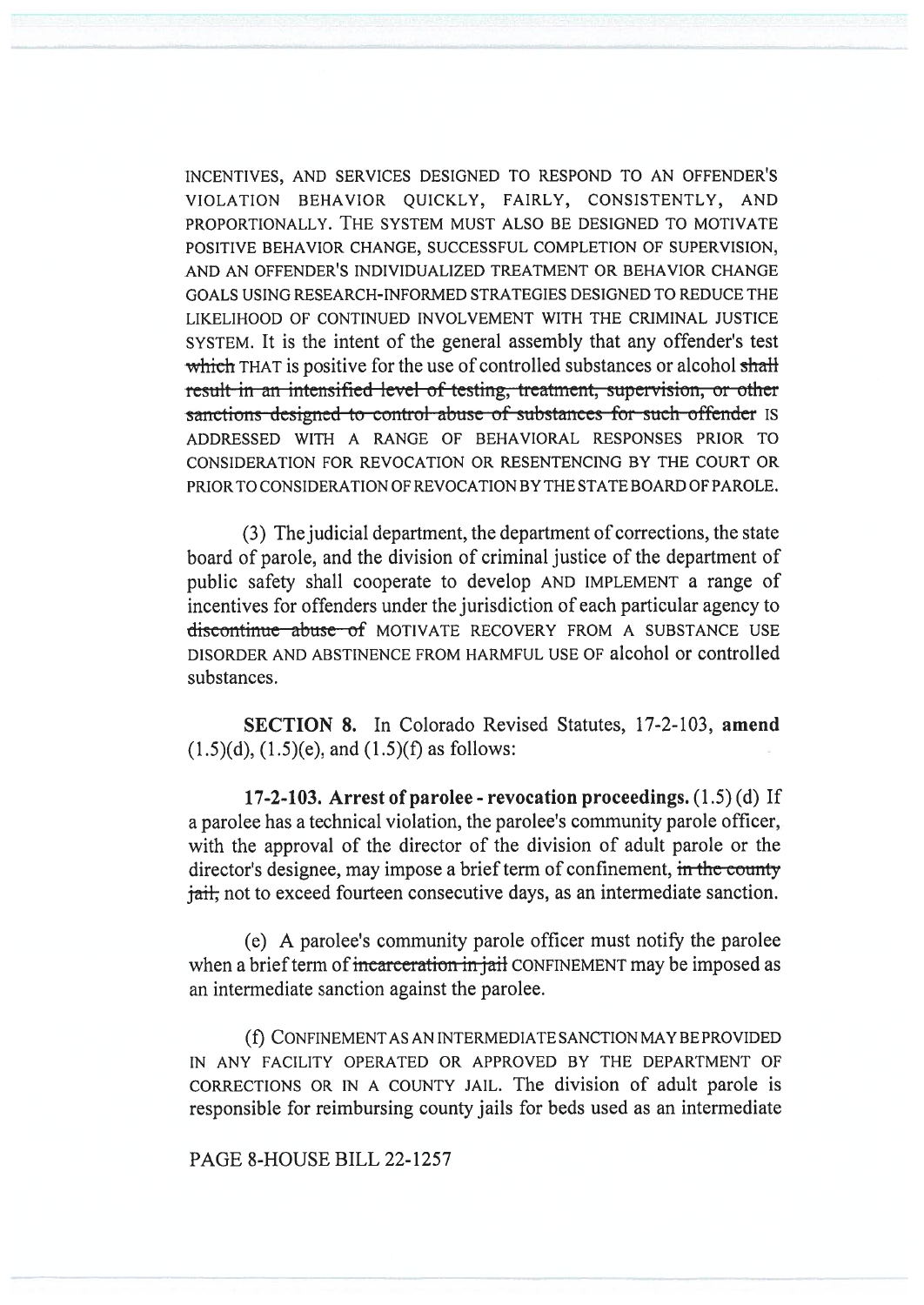sanction. The sheriff of each county has the authority and discretion to determine the number of jail beds, if any, that are available to the department of corrections in their respective facilities for the purpose of imposing an intermediate sanction. If jail beds are unavailable in the local community of the facility in which the parolee is being supervised, the division of adult parole is authorized to utilize ANY FACILITY OPERATED OR APPROVED BY THE DEPARTMENT OF CORRECTIONS OR other available county jail beds if transportation to and from the jail is provided to the parolee.

SECTION 9. In Colorado Revised Statutes, 18-1.3-102, amend (2) as follows:

18-1.3-102. Deferred sentencing of defendant. (2) Prior to entry of a plea of guilty to be followed by deferred judgment and sentence, the district attorney, in the course of plea discussion as provided in sections 16-7-301 and 16-7-302  $C.R.S.,$  is authorized to enter into a written stipulation, to be signed by the defendant, the defendant's attorney of record, and the district attorney, under which the defendant is obligated to adhere to such stipulation. The conditions imposed in the stipulation shall be AND THE RESPONSES TO VIOLATION BEHAVIOR ARE similar in all respects to conditions permitted as part of probation. A person convicted of a crime, the underlying factual basis of which included an act of domestic violence, as defined in section 18-6-800.3 (1), shall stipulate to the conditions specified in section 18-1.3-204 (2)(b). In addition, the stipulation may require the defendant to perform community or charitable work service projects or make donations thereto. Upon full compliance with such conditions by the defendant, the plea of guilty previously entered shall be withdrawn and the charge upon which the judgment and sentence of the court was deferred shall be dismissed with prejudice. The stipulation shall specifically provide that, upon a breach by the defendant of any condition regulating the conduct of the defendant, the court shall enter judgment and impose sentence upon the guilty plea; except that, if the offense is a violation of article 18 of this title TITLE 18, the court may accept an admission or find a violation of the stipulation without entering judgment and imposing sentence if the court first makes findings of fact on the record stating the entry of judgment and sentencing would not be consistent with the purposes of sentencing, that the defendant would be better served by continuing the deferred judgment period, and that public safety would not be jeopardized by the continuation of the deferred judgment. If the court makes those findings and continues the deferred judgment over the

PAGE 9-HOUSE BILL 22-1257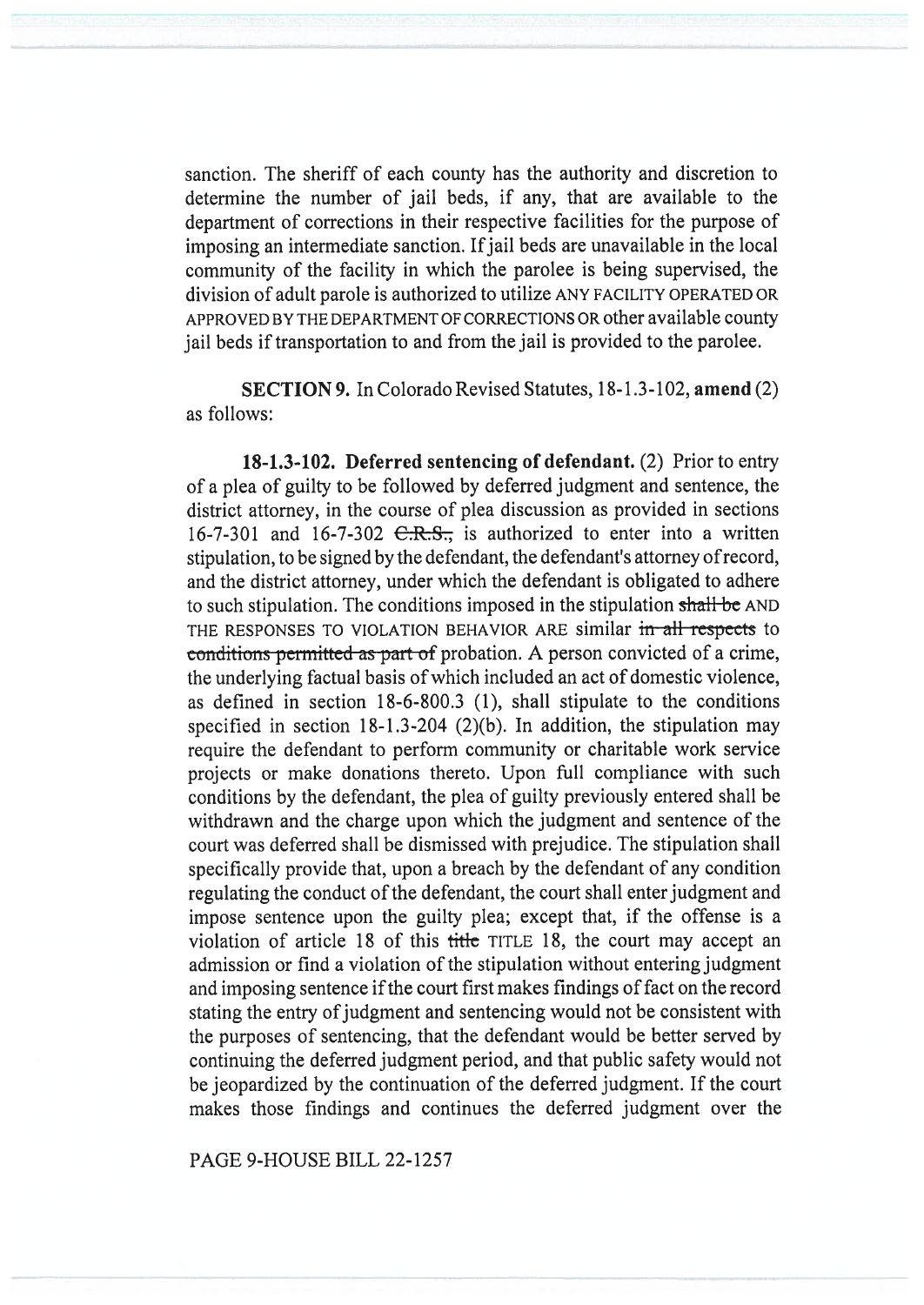objection of the prosecution, the court shall also impose additional and immediate sanctions upon the defendant to address the violation, to include, but not be limited to, the imposition of further terms and conditions that will enhance the likelihood of the defendant's success, respond to the defendant's noncompliance, and promote further individual accountability, including extending the time period of the deferred judgment for up to two additional years or incarceration in the county jail for a period not to exceed ninety days consistent with the provisions of section 18-1.3-202 (1), or both. When, as a condition of the deferred sentence, the court orders the defendant to make restitution, evidence of failure to pay the restitution shall constitute prima facie evidence of a violation. Whether a breach of condition has occurred shall be determined by the court without a jury upon application of the district attorney or a probation officer and upon notice of hearing thereon of not less than seven days to the defendant or the defendant's attorney of record. Application for entry of judgment and imposition of sentence may be made by the district attorney or a probation officer at any time within the term of the deferred judgment or within thirty-five days thereafter. The burden of proof at the hearing shall be by a preponderance of the evidence, and the procedural safeguards required in a revocation of probation hearing shall apply.

SECTION 10. In Colorado Revised Statutes, 18-4-401, add (11) as follows:

18-4-401. Theft - repeal.  $(11)(a)$  IF THE ITEM OF VALUE INVOLVED IS A PUBLIC BENEFIT, THEN FOR PURPOSES OF DETERMINING THE OFFENSE LEVEL FOR SUBSECTION (2) OF THIS SECTION, THE VALUE IS THE DIFFERENCE BETWEEN THE VALUE OF THE PUBLIC BENEFIT RECEIVED AND THE VALUE OF THE PUBLIC BENEFIT FOR WHICH THE RECIPIENT WAS ELIGIBLE.

(b) AS USED IN THIS SUBSECTION (11), "PUBLIC BENEFITS" MEANS SERVICES OR AID, OR BOTH, INCLUDING FOOD, CASH, AND MEDICAL ASSISTANCE, PROVIDED THROUGH AN APPROPRIATION OF FEDERAL, STATE, OR LOCAL GOVERNMENT MONEY TO INDIVIDUALS OR HOUSEHOLDS THAT, BECAUSE OF THEIR ECONOMIC CIRCUMSTANCES OR SOCIAL CONDITION, ARE IN NEED OF AND MAY BENEFIT FROM SUCH SERVICES OR AID.

SECTION 11. In Colorado Revised Statutes, 18-12-108, amend as they will become effective March 1, 2022,  $(1)$  and  $(3)$ ; and add  $(7)$  as follows:

PAGE 10-HOUSE BILL 22-1257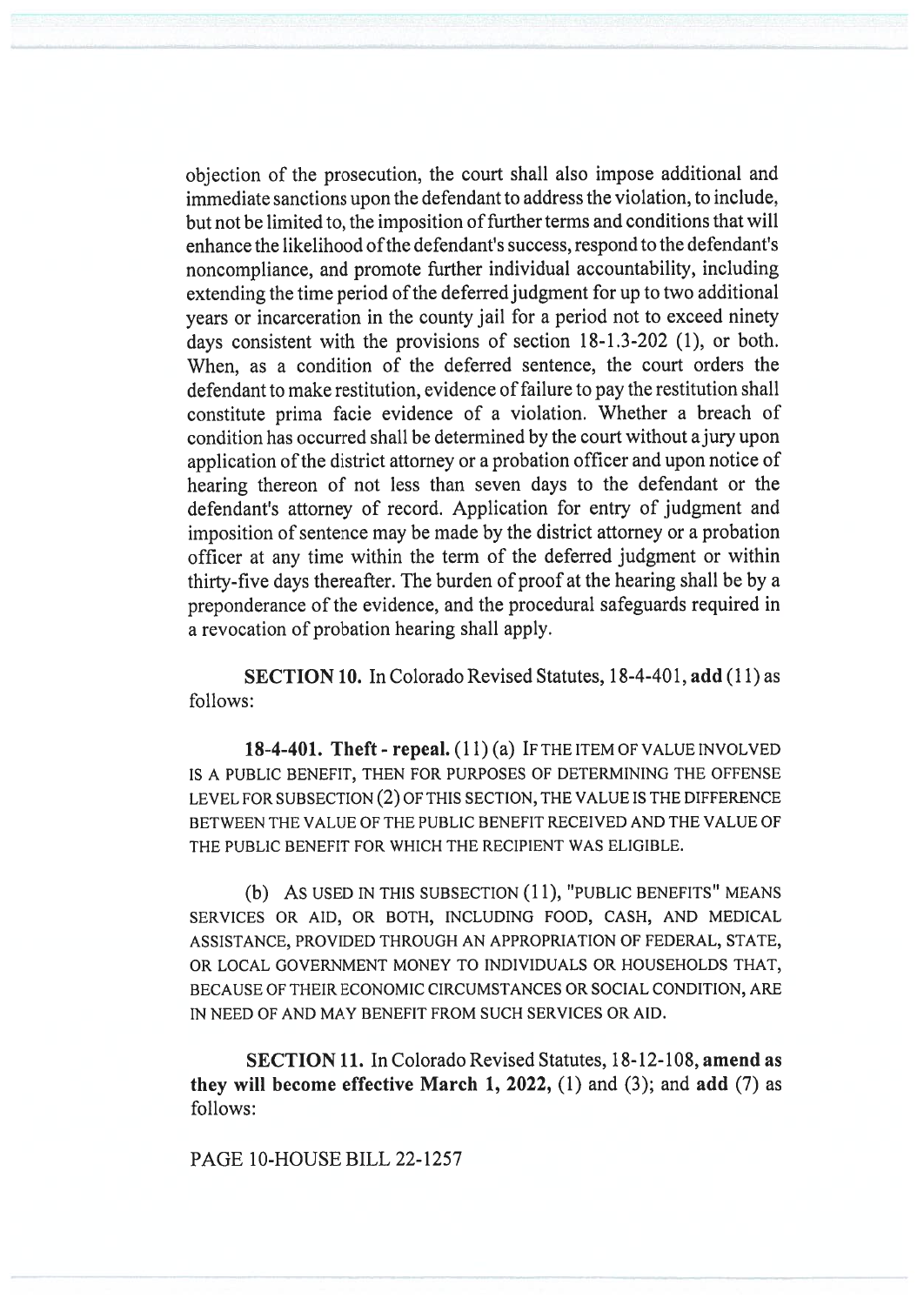18-12-108. Possession of weapons by previous offenders. (1) A nerson commits the crime of possession of a weapon by a previous offender if the person knowingly possesses, uses, or carries upon his or her person a firearm as defined in section 18-1-901 (3)(h) or any other weapon that is subject to the provisions of this article 12 subsequent to the person's conviction for a felony crime as defined in section 24-4.1-302 (1) OR LISTED IN SUBSECTION (7) OF THIS SECTION, or subsequent to the person's conviction for attempt or conspiracy to commit a crime as defined in section 24-4.1-302 (1) that is a felony, under PURSUANT TO Colorado or any other state's law or under PURSUANT TO federal law.

 $(3)$  (a) A person commits the crime of possession of a weapon by a previous offender if the person knowingly possesses, uses, or carries upon his or her person a firearm as defined in section 18-1-901 (3)(h) or any other weapon that is subject to the provisions of this article 12 subsequent to the person's adjudication for an act which, if committed by an adult, would constitute a felony crime as defined in section 24-4.1-302 (1) OR LISTED IN SUBSECTION (7) OF THIS SECTION, or subsequent to the person's adjudication for attempt or conspiracy to commit a crime as defined in section 24-4.1-302 (1) that is a felony, under PURSUANT TO Colorado or any other state's law or under PURSUANT TO federal law in the previous ten years from the completion of the person's sentence for the adjudication of a felony crime as defined in section  $24-4.1-302$  (1), or subsequent to the person's adjudication for attempt or conspiracy to commit a crime as defined in section 24-4.1-302 (1) that is a felony, under PURSUANT TO Colorado or any other state's law or under PURSUANT TO federal law in the previous ten years: FROM THE COMPLETION OF THE PERSON'S SENTENCE FOR THE ADJUDICATION OF A FELONY CRIME AS DEFINED IN SECTION 24-4.1-302 (1).

(b) IF A PERSON COMPLETES A SENTENCE FOR THE ADJUDICATION OF A FELONY CRIME AS DEFINED IN SECTION 24-4.1-302 (1) OR LISTED IN SUBSECTION (7) OF THIS SECTION, OR SUBSEQUENT TO THE PERSON'S ADJUDICATION FOR ATTEMPT OR CONSPIRACY TO COMMIT A CRIME AS DEFINED IN SECTION 24-4.1-302 (1) OR LISTED IN SUBSECTION (7) OF THIS SECTION THAT IS A FELONY PURSUANT TO COLORADO OR ANY OTHER STATE'S LAW OR UNDER FEDERAL LAW, AND THE PERSON HAS GOOD CAUSE FOR POSSESSING, USING, OR CARRYING A FIREARM AS DEFINED IN SECTION 18-1-901 (3)(h) OR ANY OTHER WEAPON THAT IS SUBJECT TO THIS ARTICLE 12. THE PERSON MAY PETITION THE COURT FOR AN ORDER DETERMINING THAT SUBSECTION (3)(a) OF THIS SECTION DOES NOT APPLY TO THE PERSON

PAGE 11-HOUSE BILL 22-1257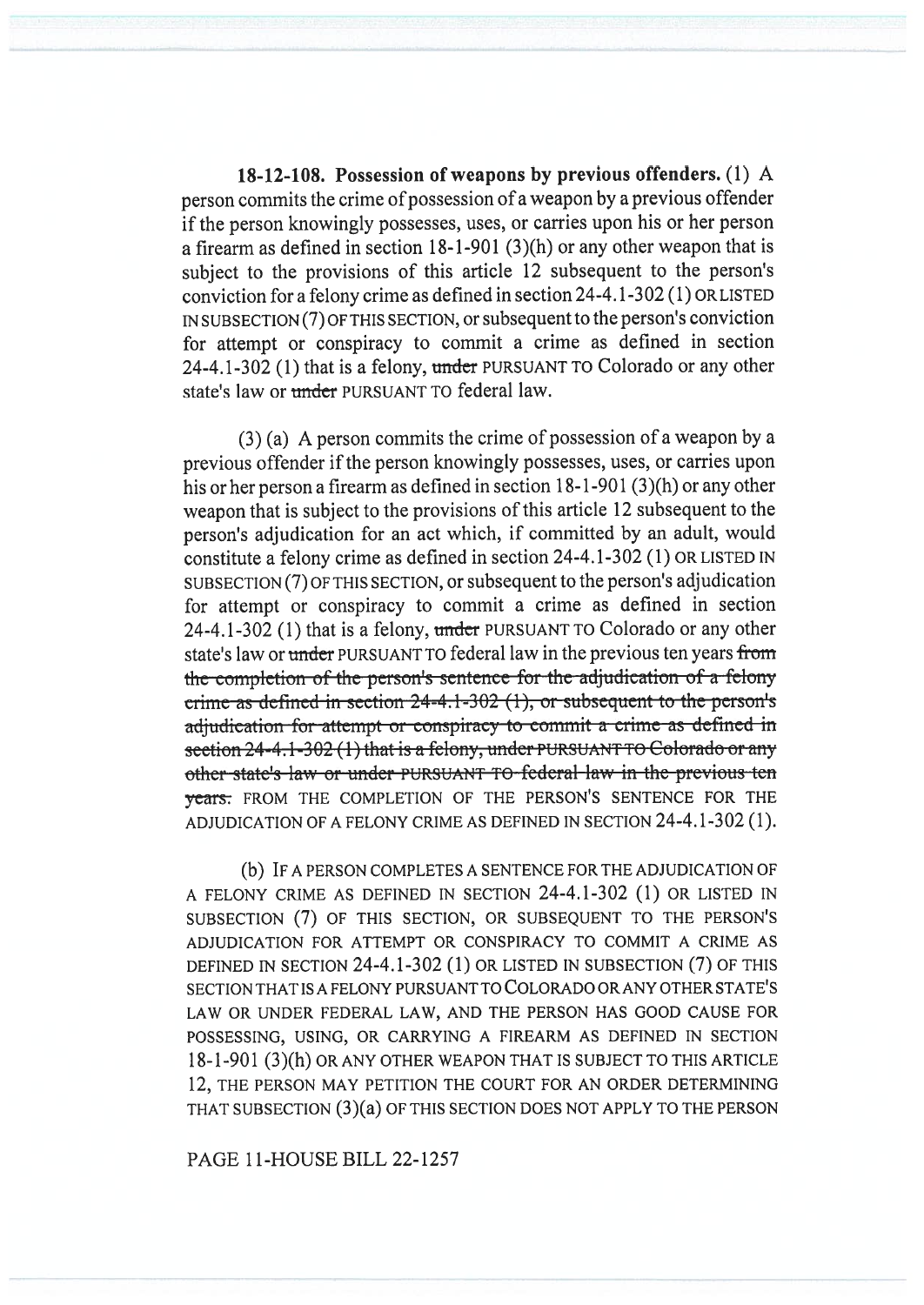IF THE PERSON OTHERWISE LEGALLY POSSESSES, USES, OR CARRIES UPON HIS OR HER PERSON A FIREARM AS DEFINED IN SECTION 18-1-901 (3)(h) OR ANY OTHER WEAPON THAT IS SUBJECT TO THIS ARTICLE 12. A COURT SHALL ENTER AN ORDER DETERMINING THAT SUBSECTION (3)(a) OF THIS SECTION DOES NOT APPLY TO THE PERSON IF THE COURT FINDS, UPON REQUEST OF THE PERSON AND BY A PREPONDERANCE OF THE EVIDENCE, THERE IS GOOD CAUSE FOR THE PERSON TO POSSESS, USE, OR CARRY A FIREARM AS DEFINED IN SECTION 18-1-901 (3)(h) OR ANY OTHER WEAPON THAT IS SUBJECT TO THIS ARTICLE 12.

(7) IN ADDITION TO A CONVICTION FOR FELONY CRIME AS DEFINED IN SECTION 24-4.1-302 (1), A FELONY CONVICTION OR ADJUDICATION FOR ONE OF THE FOLLOWING FELONIES PROHIBITS A PERSON FROM POSSESSING, USING, OR CARRYING UPON HIS OR HER PERSON A FIREARM AS DEFINED IN SECTION 18-1-901 (3)(h) OR ANY OTHER WEAPON THAT IS SUBJECT TO THIS ARTICLE 12 PURSUANT TO SUBSECTION (1) OR (3) OF THIS SECTION:

(a) AN OFFENSE SUBJECT TO SENTENCING PURSUANT TO SECTION 18-1.3-1004;

(b) FIRST DEGREE MURDER OF A PEACE OFFICER, FIREFIGHTER, OR EMERGENCY MEDICAL SERVICE PROVIDER IN VIOLATION OF SECTION 18-3-107;

(c) CRIMINAL EXTORTION IN VIOLATION OF SECTION 18-3-207;

(d) FALSE IMPRISONMENT IN VIOLATION OF SECTION 18-3-303;

(e) ENTICEMENT OF A CHILD IN VIOLATION OF SECTION 18-3-305;

(f) INTERNET LURING OF A CHILD IN VIOLATION OF SECTION  $18-3-306$ ;

(g) INTERNET SEXUAL EXPLOITATION OF A CHILD IN VIOLATION OF SECTION 18-3-405.4;

(h) UNLAWFUL SEXUAL CONDUCT BY A PEACE OFFICER IN VIOLATION OF SECTION 18-3-405.7;

(1) UNLAWFUL TERMINATION OF A PREGNANCY IN THE FIRST DEGREE IN VIOLATION OF SECTION 18-3.5-103;

PAGE 12-HOUSE BILL 22-1257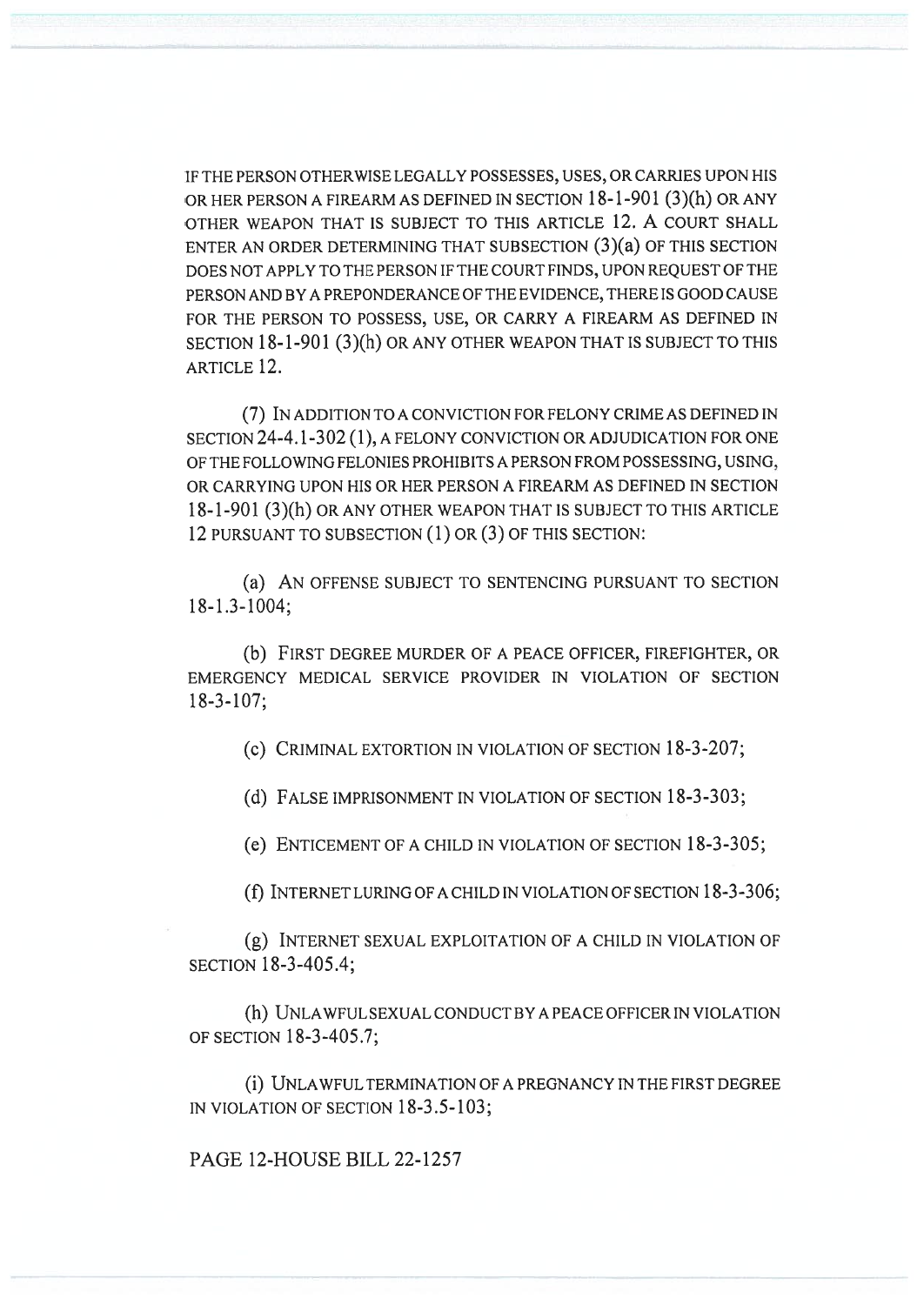(j) UNLAWFUL TERMINATION OF A PREGNANCY IN THE SECOND DEGREE IN VIOLATION OF SECTION 18-3.5-104;

(k) FIRST DEGREE ARSON IN VIOLATION OF SECTION 18-4-102;

(1) SECOND DEGREE ARSON IN VIOLATION OF SECTION 18-4-103;

(m) THIRD DEGREE ARSON IN VIOLATION OF SECTION 18-4-104;

(n) FOURTH DEGREE ARSON IN VIOLATION OF SECTION 18-4-105;

(o) HABITUAL CHILD ABUSE IN VIOLATION OF SECTION 18-6-401.2;

(p) CONTRIBUTING TO THE DELINQUENCY OF A MINOR IN VIOLATION OF SECTION 18-6-701;

(q) PANDERING IN VIOLATION OF SECTION 18-7-203;

(r) PIMPING IN VIOLATION OF SECTION 18-7-206;

(s) PANDERING OF A CHILD IN VIOLATION OF SECTION 18-7-403;

(t) PROCUREMENT OF A CHILD IN VIOLATION OF SECTION 18-7-403.5;

(u) KEEPING A PLACE OF CHILD PROSTITUTION IN VIOLATION OF SECTION 18-7-404;

(v) IMPERSONATING A PEACE OFFICER IN VIOLATION OF SECTION 18-8-112;

(w) DISARMING A PEACE OFFICER IN VIOLATION OF SECTION 18-8-116;

(x) AIDING ESCAPE FROM AN INSTITUTION FOR THE CARE AND TREATMENT OF PERSONS WITH BEHAVIORAL OR MENTAL HEALTH DISORDERS IN VIOLATION OF SECTION 18-8-201.1;

(y) ASSAULT DURING ESCAPE IN VIOLATION OF SECTION 18-8-206;

(z) HOLDING HOSTAGES IN VIOLATION OF SECTION 18-8-207;

PAGE 13-HOUSE BILL 22-1257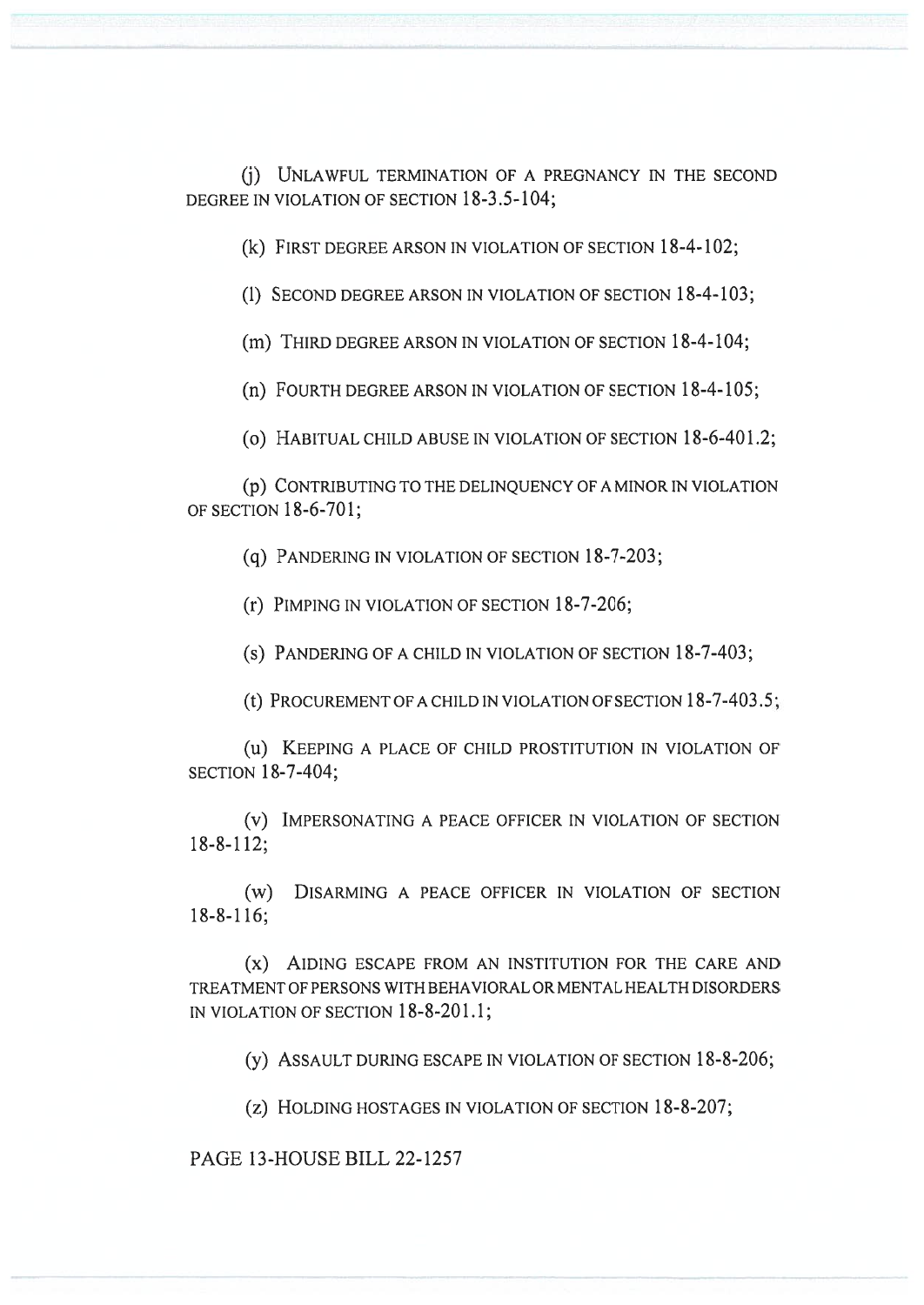(aa) ESCAPE IN VIOLATION OF SECTION 18-8-208;

(bb) ATTEMPT TO ESCAPE IN VIOLATION OF SECTION 18-8-208.1;

(cc) PARTICIPATION IN A RIOT IN DETENTION FACILITIES IN VIOLATION OF SECTION 18-8-211;

(dd) INTIMIDATING A JUROR IN VIOLATION OF SECTION 18-8-608;

(ee) INCITING A RIOT IN VIOLATION OF SECTION 18-9-102;

(ff) ARMING A RIOTER IN VIOLATION OF SECTION 18-9-103;

(gg) ENGAGING IN A RIOT IN VIOLATION OF SECTION 18-9-104;

(hh) VEHICULAR ELUDING IN VIOLATION OF SECTION 18-9-116.5;

(ii) FIREARMS, EXPLOSIVES, OR INCENDIARY DEVICES IN FACILITIES OF PUBLIC TRANSPORTATION IN VIOLATION OF SECTION 18-9-118;

(ii) FAILURE OR REFUSAL TO LEAVE PREMISES OR PROPERTY UPON REQUEST OF A PEACE OFFICER IN VIOLATION OF SECTION 18-9-119;

(kk) TERRORIST TRAINING ACTIVITIES IN VIOLATION OF SECTION 18-9-120;

(11) AGGRAVATED CRUELTY TO ANIMALS IN VIOLATION OF SECTION 18-9-202;

(mm) TREASON IN VIOLATION OF SECTION 18-11-101;

(nn) INSURRECTION IN VIOLATION OF SECTION 18-11-102;

(00) ADVOCATING THE OVERTHROW OF THE GOVERNMENT IN VIOLATION OF SECTION 18-11-201;

(pp) INCITING DESTRUCTION OF LIFE OR PROPERTY IN VIOLATION OF SECTION 18-11-202;

(qq) MEMBERSHIP IN ANARCHIST AND SEDITIOUS ASSOCIATIONS IN

PAGE 14-HOUSE BILL 22-1257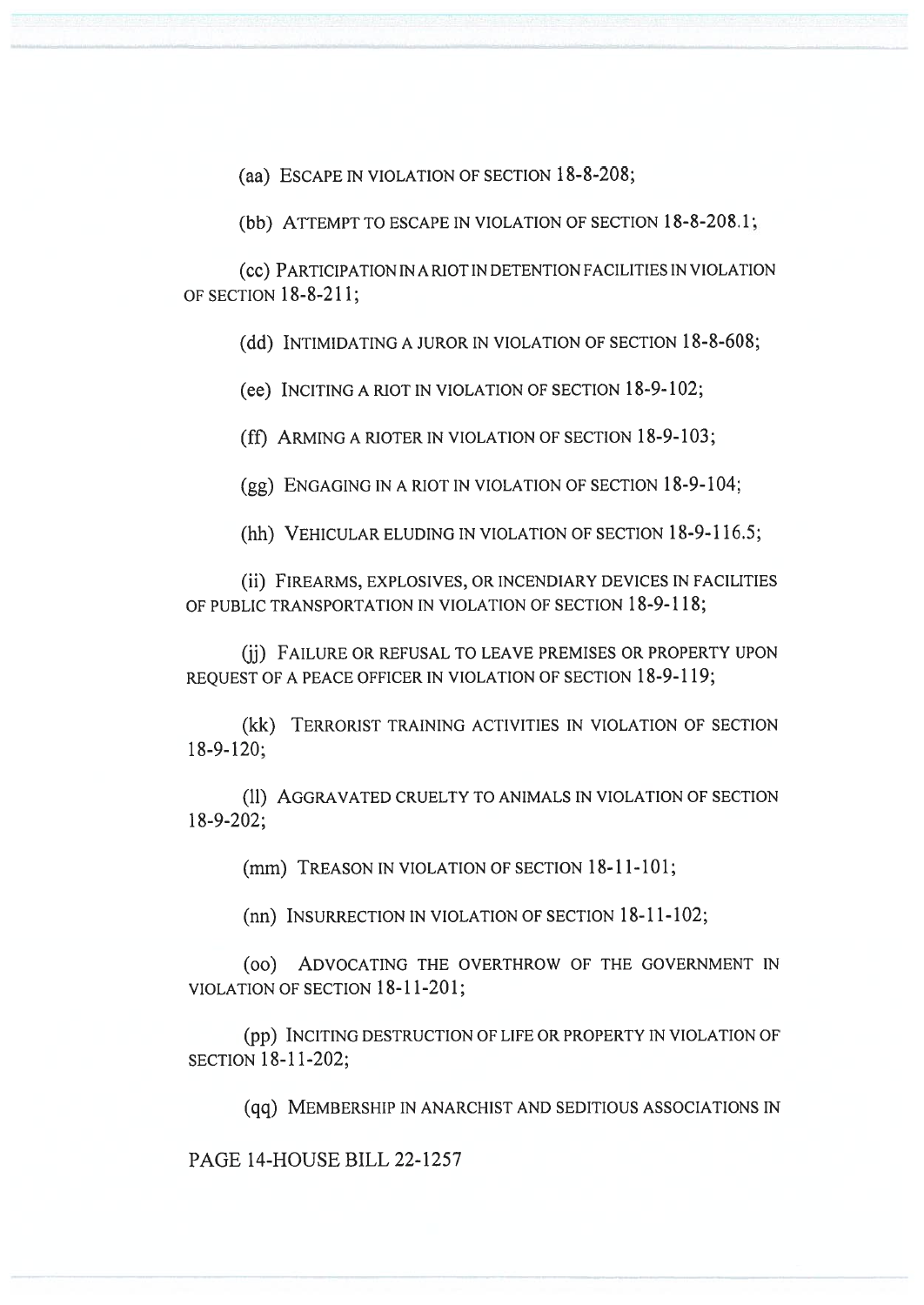VIOLATION OF SECTION 18-11-203;

(rr) POSSESSING A DANGEROUS OR ILLEGAL WEAPON IN VIOLATION OF SECTION 18-12-102;

(SS) UNLAWFULLY CARRYING A WEAPON IN VIOLATION OF SECTION 18-12-105.5;

(tt) USE OF A STUN GUN IN VIOLATION OF SECTION 18-12-106.5;

(uu) ILLEGAL DISCHARGE OF A FIREARM IN VIOLATION OF SECTION 18-12-107.5;

(vv) POSSESSION OF A WEAPON BY A PREVIOUS OFFENDER IN VIOLATION OF SECTION 18-12-108 IF COMMITTED ON OR AFTER MARCH 1, 2022;

(ww) POSSESSION OF A HANDGUN BY A JUVENILE IN VIOLATION OF SECTION 18-12-108.5;

(xx) UNLAWFULLY PROVIDING OR PERMITTING A JUVENILE TO POSSESS A HANDGUN IN VIOLATION OF SECTION 18-12-108.7;

(yy) POSSESSION, USE, OR REMOVAL OF EXPLOSIVES OR INCENDIARY DEVICES IN VIOLATION OF SECTION 18-12-109;

(zz) UNLAWFUL PURCHASE OF A FIREARM IN VIOLATION OF SECTION 18-12-111;

(aaa) POSSESSING A LARGE-CAPACITY MAGAZINE DURING THE COMMISSION OF A CRIME OF VIOLENCE IN VIOLATION OF SECTION 18-12-302  $(1)(c);$ 

(bbb) DUELING IN VIOLATION OF SECTION 18-13-104;

(ccc) INTENTIONALLY SETTING A WILDFIRE IN VIOLATION OF SECTION 18-13-109.5;

(ddd) UNLAWFUL ADMINISTRATION OF KETAMINE IN VIOLATION OF SECTION18-13-123;

PAGE 15-HOUSE BILL 22-1257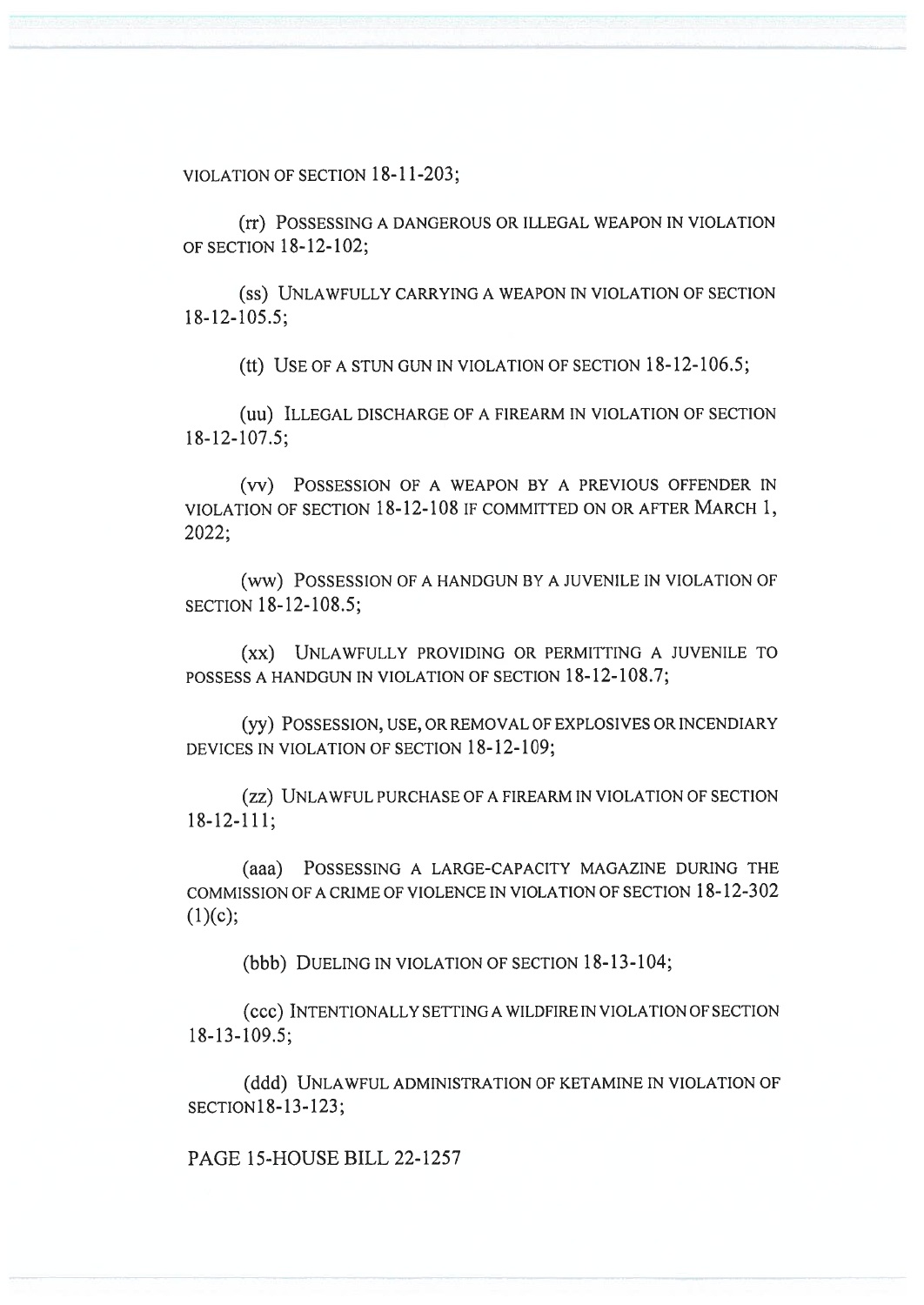(eee) SMUGGLING OF A HUMAN IN VIOLATION OF SECTION 18-13-128;

(fff) ORGANIZED CRIME IN VIOLATION OF SECTION 18-17-104;

(ggg) A SPECIAL OFFENDER IN VIOLATION OF SECTION 18-18-407  $(1)(d)(II)$ ; AND

(hhh) A CRIMINAL ATTEMPT, COMPLICITY, OR CONSPIRACY TO COMMIT ANY OF THE OFFENSES LISTED IN THIS SUBSECTION (7).

SECTION 12. In Colorado Revised Statutes, 24-4.1-302.5, add  $(1)(b.6)$  as follows:

24-4.1-302.5. Rights afforded to victims - definitions. (1) In order to preserve and protect a victim's rights to justice and due process, each victim of a crime has the following rights:

(b.6) FOR A VICTIM OF AN OFFENSE RESULTING IN A JUVENILE FELONY ADJUDICATION, THE RIGHT TO BE INFORMED OF THE FILING OF ANY PETITION OR MOTION TO LEGALLY POSSESS, USE, OR CARRY A FIREARM OR OTHER WEAPON PURSUANT TO SECTION 18-12-108 (3)(b);

SECTION 13. Appropriation. For the 2022-23 state fiscal year, \$53,390 is appropriated to the judicial department for use by the probation and related services division. This appropriation is from the general fund and is based on an assumption that the department will require an additional 0.7 FTE. To implement this act, the division may use this appropriation for probation programs.

SECTION 14. Effective date - applicability. (1) This act takes effect upon passage; except that sections 3 and 4 of this act take effect July 1, 2023.

(2) Sections 1, 10, and 11 of this act apply to offenses committed on or after the effective date of this act.

SECTION 15. Safety clause. The general assembly hereby finds,

PAGE 16-HOUSE BILL 22-1257